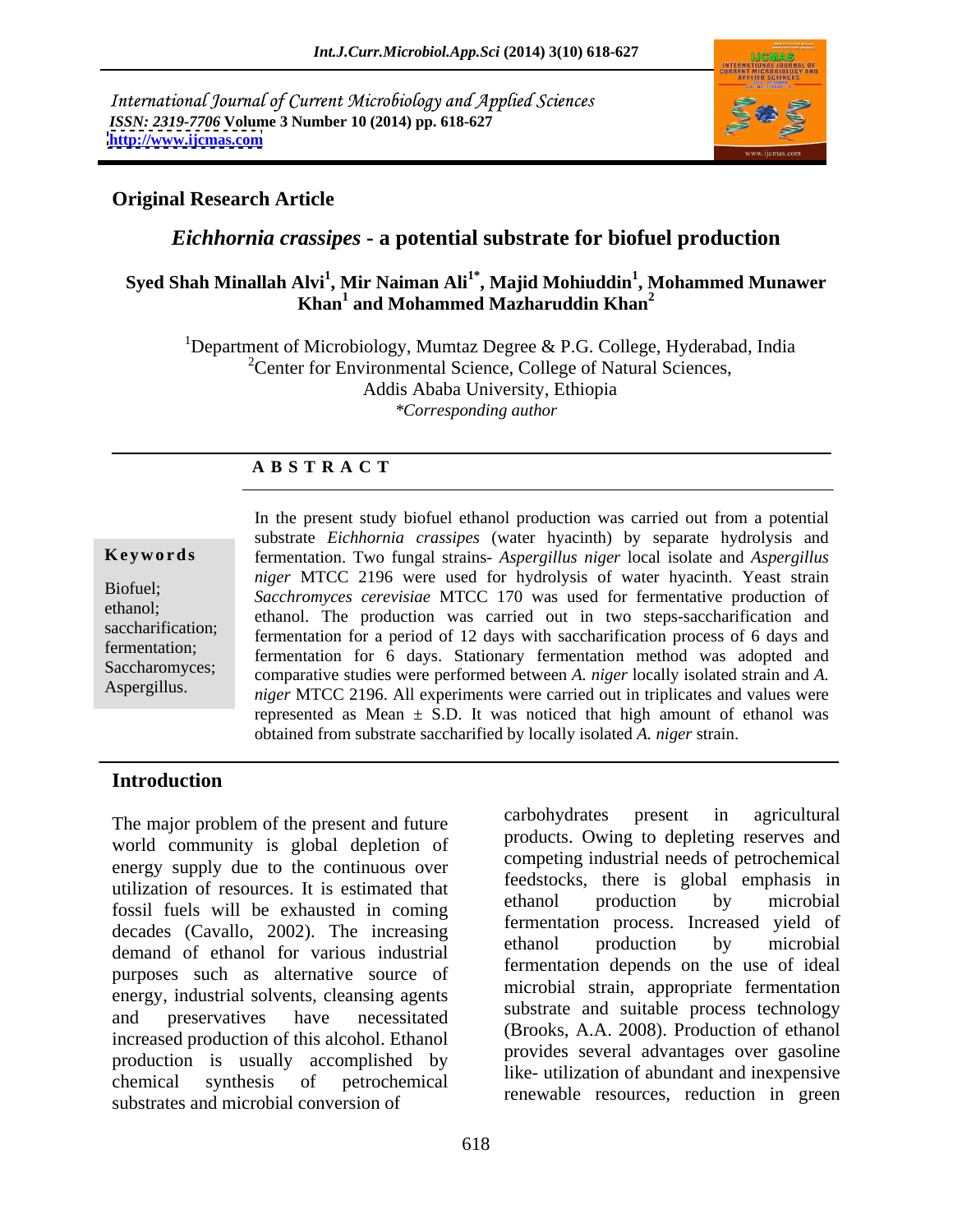house gas emissions and toxic substances, eradicated material to generate valuable community, social aspect of sustainability

Water hyacinth (*Eichhornia crassipes*) is a family Pontederiaceae and is a native of Kumar P. 2010). It is able to tolerate 0.24% as shown in Indonesia (Kikuchi, T. et strains of Aspergillus niger for metric tons per hectare per day. It is an ethanol. invasive species that invades fresh water habitats and is listed among with some of the worst weeds (Center et al., 1999). Water hyacinth has low lignin content, and Collection of substrate contains high amounts of cellulose and hemicelluloses. The composition of water In present work aquatic plant water hyacinth hyacinth is shown below in Table-1. Water was used as substrate. Water hyacinth hyacinth out compete almost all other (*Eichhornia crassipes*) was collected from species growing in their vicinity, which Mir Alam Lake situated in Hyderabad decreases the biodiversity (Craft et al., Metropolis - Andhra Pradesh (Telangana 2003). It devastates aquatic environment and region), India. The plant was harvested, costs billions of dollars every year in control collected in clean polythene bags and and economic loss. Therefore presently many environmentalists are involved in the removal of water hyacinth from fresh water ecosystem. There are several ways to remove out this problematic weed from Leaves, petioles and roots were separated

macroeconomic benefits for rural products. In some places it is used as and pertaining in national energy security ornamental plant for aquariums. At present (Lin, T. 2006). Keeping in view all the much focus is on the development of above said advantages, biomass based fuel methods to produce ethanol from biomass, development technologies should rapidly containing high cellulose content. As gain momentum and the barriers imposed bethanol is one of the most promising earlier should be removed for successfully replacement for fossil fuel since it is attempting the production of ethanol at the renewable, and emits less green house gases commercial level. compare to gasoline. (Mete, A.M. et al., fresh water aquatic plant belonging to the ethanol will be helpful. It is advantageous Brazil and Equador region. It grows from high cellulose with low lignin content per few inches to a meter in height, floating on unit volume of dry matter. Keeping in view the surface of water (Bhattacharya A, and the growing problem with water hyacinth extremes in water level fluctuations, high cellulose and hemicellulose content seasonal variations, nutrient availability, pH, present study was undertaken with an temperature, and toxic substances (Gopal, B. objective to produce biofuel ethanol from 1987). It can even grow at salinity level upto water hyacinth by utilizing two fungal al., 1997). Shoeb and Singh (2002) reported saccharification (as a substitute to cellulase that under favourable conditions water enzyme) and yeast strain *Saccharomyces* hyacinth can achieve a growth rate of 17.5 *cerevisiae* for fermentative production of traditional medicine and even as an 2002). Therefore utilization of water hyacinth as a substrate for the production of over other cellulosic substrates as it contains and considering its low lignin content and strains of *Aspergillus niger* for ethanol.

# **Materials and Methods**

# *Collection of substrate*

transferred to laboratory.

# *Processing of substrate*

water; the best among those is to utilize the from the plant; roots were discarded as they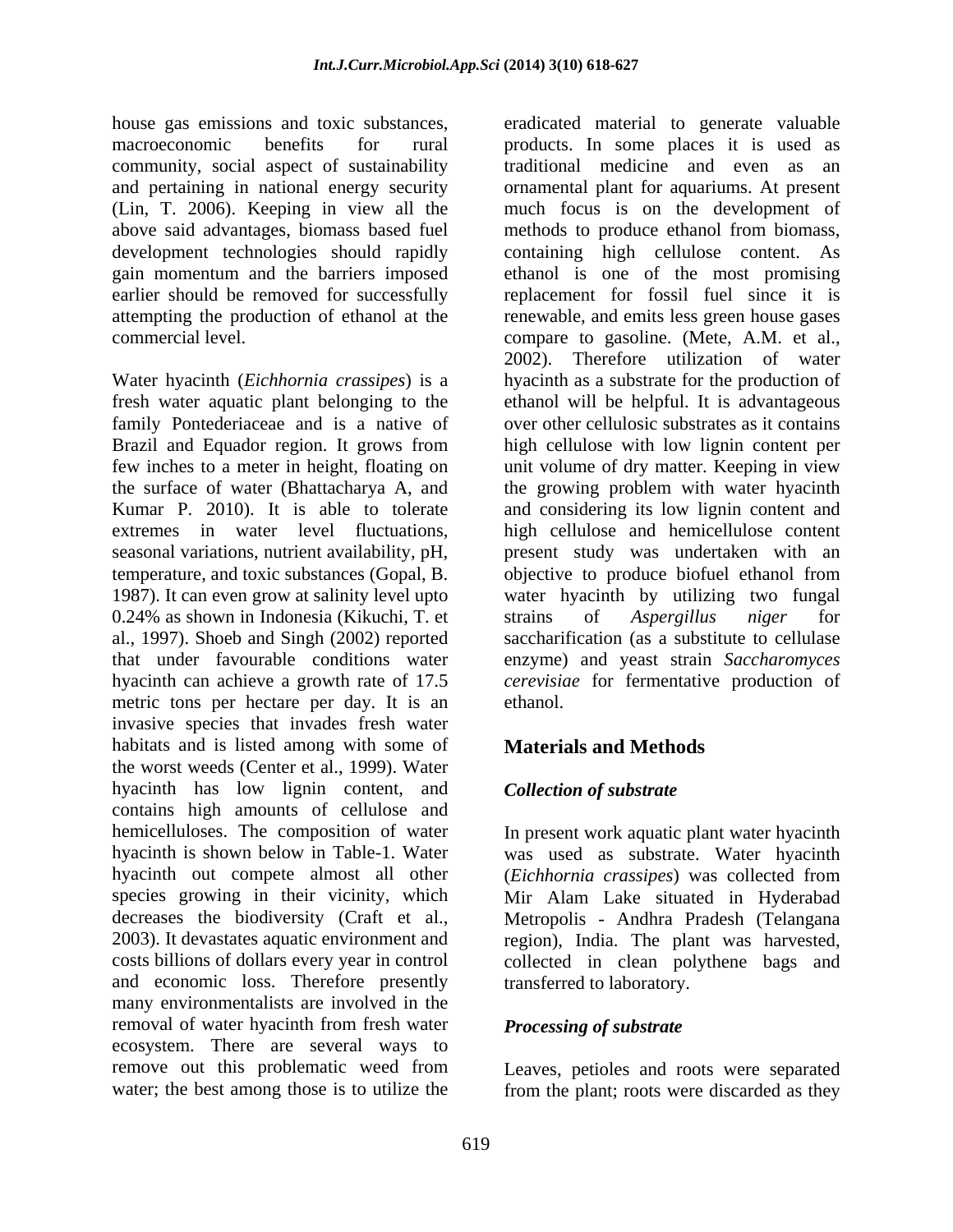absorb heavy metal pollutants from water. Leaves and petioles were washed manually further use. with tap water followed by distilled water to remove the waste particles, sundried and pre-treated with 1% NaOH for 2 hrs (Ali 170: This strain was procured from M.N. et al., 2011). After pre-treatment the plant parts were washed with water till the Collection Center & Gene Bank) washed water attains neutral pH and dried in an oven for overnight. The dried leaves and<br>
periodes were grinded and filtered through and dextrose (YEPD) Agar medium petioles were grinded and filtered through 1mm sieve. The fine powder obtained was  $at 30^0C$ . used as substrates for all saccharification and fermentation experiments.

For the present work three fungal cultures fermentation. Stationary fermentation production of ethanol. 2196 were separately used for

- 
- manuals like- Text book of fermentation experiments were carried out. Mycology by Alexopolus (1996) and

stored at  $4^0C$  in refrigerator for  ${}^{0}C$  in refrigerator for further use.

3. *Saccharomyces cerevisiae* MTCC 170: This strain was procured from MTCC (Microbial Type Culture Collection Center & Gene Bank) Chandigarh, India. The strain was maintained on Yeast extract, Peptone and dextrose (YEPD) Agar medium at  $30^0$ C.

# *Production of biofuel*

*Microorganisms used* The biofuel-ethanol was produced in two were used- two strains of *Aspergillus niger* method was adopted. For saccharification were used for saccharification of substrate intact fungal organism *Aspergillus niger* was and one yeast strain *Saccharomyces*  used as a source of cellulase enzyme. Both *cerevisiae* was used for fermentative locally isolated *A. niger* and *A.niger* MTCC 1. *Aspergillus niger* MTCC 2196: This fermentative production of ethanol strain was procured from MTCC *Saccharomyces cerevisiae* MTCC 170 was strain was procured from MTCC *Saccharomyces cerevisiae* MTCC 170 was (Microbial Type Culture Collection employed. The powdered water hyacinth Center & Gene Bank) Chandigarh, was used as substrate for all the India. The strain was maintained on experiments. In order to optimize ethanol Potato Dextrose Agar medium at production the substrate was taken in three 300C. After optimum growth the different variations as shown in table-2. culture was stored at  $4^{\circ}$ C in Chemically defined medium (Table-3) was refrigerator for further use. used in variation-3. All flasks were 2. *Aspergillus niger* local strain: This Saccharification and fermentation studies strain was screened and isolated were performed in 250 ml Erlenmeyer flasks from local paddy field soil. The in which 5 grams of substrate was taken in strain was identified with the help of each flask (as presented in Table-2) and steps- a) saccharification and b) fermentation. Stationary fermentation 2196 were separately used for saccharification for comparative studies. For fermentative production of ethanol autoclaved at 15lbs for 15 minutes.

Hand Book of Soil Fungi by A. *Preparation of fungal inoculums for* Nagamani, I.K Kunwar and C. *saccharification:* For preparation of fungal Manoharachary (2006). The strain inoculums both *A. niger* cultures were plated was maintained on Potato Dextrose on PD agar plates. The plates were Agar medium at  $30^0C$ . After incubated at  $30^0C$  for 72 hrs until the optimum growth the culture was mycelium sporulates black conidia.  ${}^{0}C$  for 72 hrs until the mycelium sporulates black conidia. Inoculum was produced in 250 ml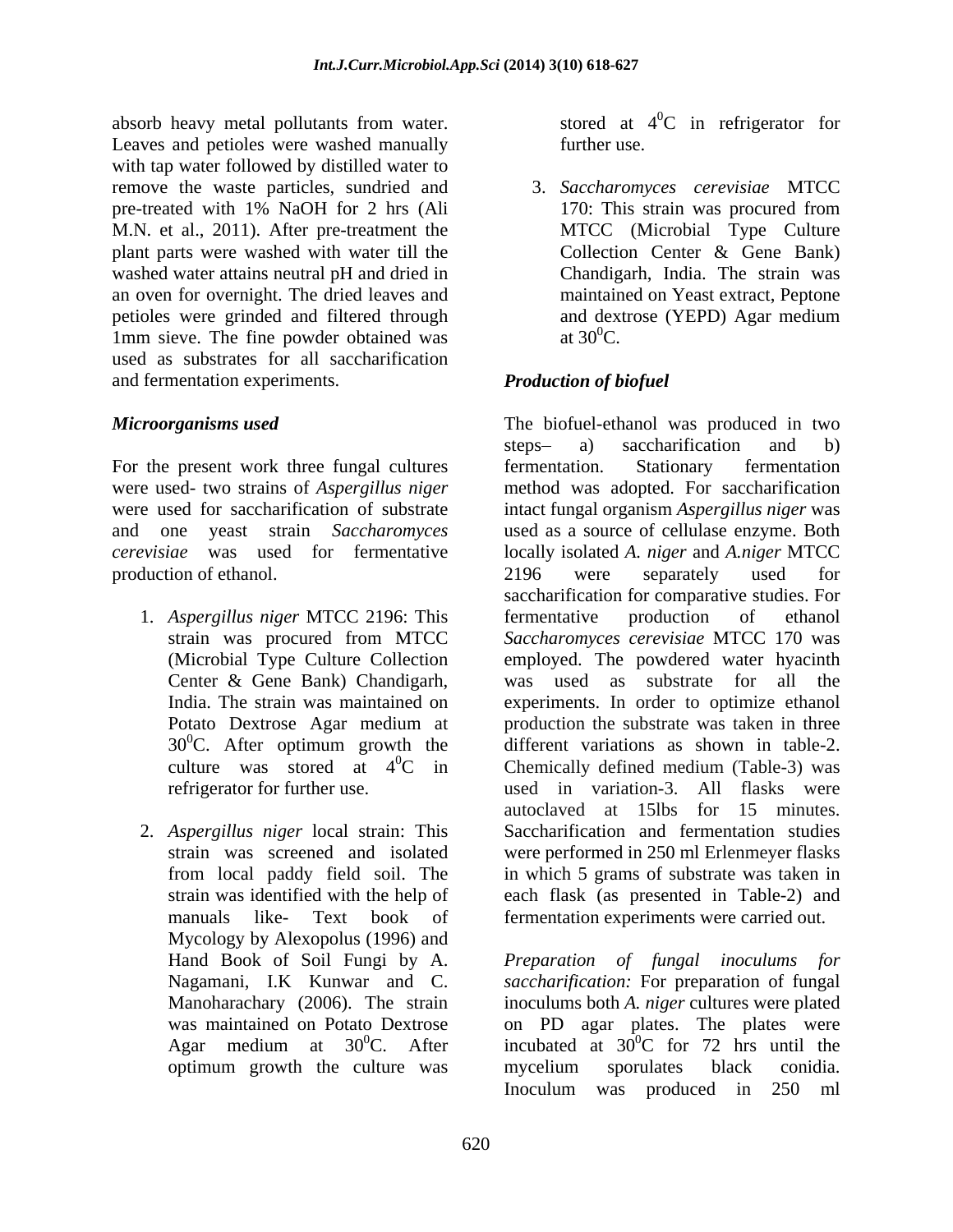Erlenmeyer flasks containing 100 ml potato dextrose broth by transferring 2 discs of each culture from the PDA plates. The flasks were incubated for another 72 hrs at  $30^0$ C process was carried out for a period of six till the mycelial mat develops. These  $\frac{1}{4}$  days at 30<sup>0</sup>C. During the fermentation mycelial mats were used as inoculums in saccharification experiments. for the estimation of ethanol (Caputi et al.,

*Preparation of yeast inoculum for fermentation:* Yeast inoculum was prepared **Statistical analysis** by inoculating loop full of *S.cerevisiae* culture in liquid YEPD medium and All experiments were performed in incubated at  $30^0C$  for 24 hours, with triplicates (n=3), values are represented as agitation at 100 rpm. This suspension Mean  $\pm$  S.D. culture of yeast was used as inoculum for fermentation. **Results and Discussion** 

*Saccharification of substrates:* For In the present study biofuel ethanol was saccharification substrate variations were autoclaved and inoculated with sporulating mycelial mats of both *Aspergillus niger* cellulosic substrate by saccharification and strains. Saccharification was carried out by stationary method for a period of six days at  $30^{\circ}$ C and the process was monitored every 24 hrs for total sugars released (Miller, 1959). The fungal organism *A. niger* was selected for saccharification as it is cellulolytic in nature and can hydrolyze cellulose present in the substrates to simple which is very expensive. In our study an of saccharification for all substrate attempt was made to design an economical process by the use of intact fungal organism as a source of cellulase enzyme instead of grows on the cellulosic substrates, it hydrolyzes cellulose of the substrate and were recorded with distilled water release simple sugars which can be combination. With chemically defined

After six days of saccharification mycelial mats of *Aspergillus niger* were removed of *Saccharomyces cerevisiae* MTCC 170 culture was added to all the flasks for fermentative production of ethanol. The process every 24 hours samples were taken 1968)**. Statistical analysis**

 $Mean \pm S.D.$ 

## **Results and Discussion**

produced from water hyacinth which is abundantly and cheaply available renewable fermentation under stationary conditions.

### **Ethanol production from substrates saccharified with** *A.niger* **MTCC 2196**

sugars. Generally this step is carried out by followed by decrease upto  $6<sup>th</sup>$  day with commercially available cellulase enzyme highest amount of sugars released on 4<sup>th</sup> day commercially available enzyme. As *A.niger* chemically defined medium combination, fermented to produce ethanol. medium combination 31.5±0.100g/100g of **Fermentative production of ethanol** saccharification, with lactose combination under aseptic conditions and 10% inoculum recorded on  $4<sup>th</sup>$  day of saccharification. *Saccharification:* During saccharification with *A.niger* MTCC strain, total sugars released increased from day 1 to day 4, <sup>th</sup> day with <sup>th</sup> day of saccharification for all substrate variations (Table-4). Among the three substrate variations, highest amount of sugars were released from substrate with followed by lactose combination and least were recorded with distilled water combination. With chemically defined sugars were released on  $4<sup>th</sup>$  day of  $\frac{dh}{dt}$  day of 30.5±0.100g/100g sugars were recorded and with distilled water combination a yield of  $25.3\pm0.100$ g/100g of sugars released was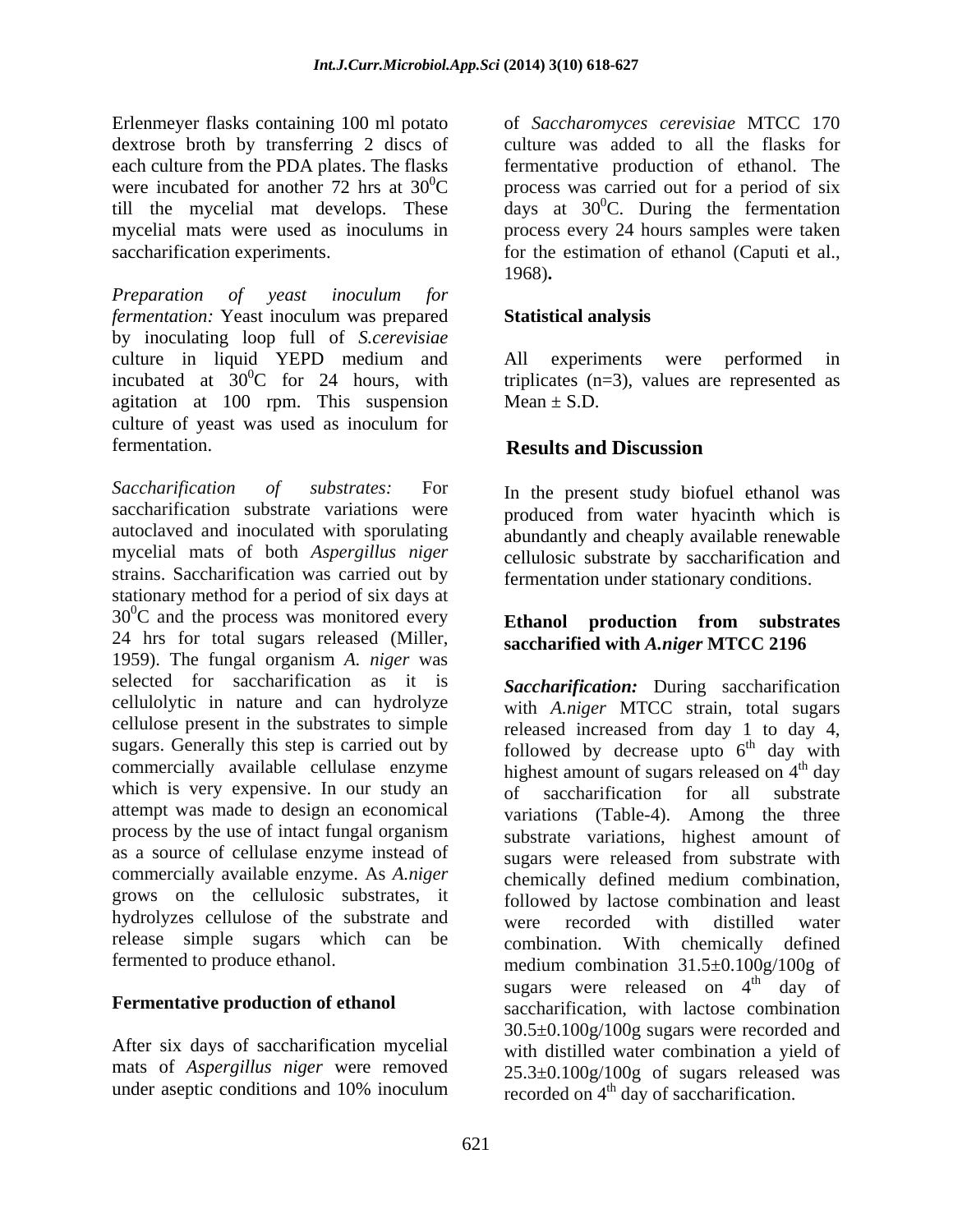*Fermentation:* The results of ethanol with highest amount of sugar released from produced from substrates saccharified with chemically defined medium combination *A.niger* MTCC 2196 strain are presented in (36.4±0.351g/100g), followed by lactose table-5. In stationary fermentation combination (35.6±0.200g/100g) and least increasing trend in ethanol production was from distilled water combination observed from day 1 to day 4. After  $4<sup>th</sup>$  day decrease in ethanol production was observed till 6<sup>th</sup> day of fermentation. Highest amount Fermentation: In fermentative production of ethanol was produced on  $4<sup>th</sup>$  day which is

combination high amount of ethanol was

# **Ethanol production from substrates**

*A.niger* MTCC 2196 where in highest sugars released upon saccharification with improve enzyme amenability to *A.niger* local strain was comparatively higher similar to that of *A.niger* MTCC 2196 strain

<sup>th</sup> day  $(30.2 \pm 0.251 \text{g}/100 \text{g}).$ from distilled water combination  $(30.2\pm0.251\,\mathrm{g}/100\,\mathrm{g}).$ 

<sup>th</sup> day which is of ethanol from substrates saccharified by in accordance with release of total sugars. *A.niger* local strain, comparatively higher Among all the substrates highest amount of ethanol yields were obtained than the ethanol was obtained from chemically substrates saccharified by MTCC strain. The defined medium combination, followed by time course of ethanol production was lactose combination and least amount of similar to fermentation of substrates ethanol was obtained from distilled water saccharified by MTCC strain with difference combination indicating that the efficiency of in yield of ethanol. With increase in time of saccharifying and fermenting enzymes on fermentation, ethanol production increased these three substrates combinations showed up to  $4<sup>th</sup>$  day. On  $5<sup>th</sup>$  day the yield of ethanol variations in performance. decreased indicating that the maximum In the case of substrate + distilled water The results are shown in table-7. The trend combination lowest ethanol yield of of ethanol production followed similar 11.5 $\pm$ 0.057 g/100g was recorded on 4<sup>th</sup> day pattern- highest amount of ethanol was of fermentation. With substrates + lactose obtained from chemically defined medium obtained (13.4±0.057g/100g), and highest 16.7±0.230g/100g, followed by lactose ethanol was recorded from substrate + combination (16.2±0.057g/100g) and least chemically defined medium combination ethanol was recorded with distilled water with a yield of  $13.8\pm0.057g/100g$ . combination with a yield of  $13.2\pm0.057$ amount of sugar was consumed by  $4<sup>th</sup>$  day.  $\mu$  day. combination with a yield of  $g/100g$  on  $4<sup>th</sup>$  day of fermentation.

**saccharified with** *A.niger* **local strain** In the present work ethanol production was *Saccharification:* With *A.niger* local strain, with saccharification process by *A. niger* steady increase in release of total sugars was and fermentative production of ethanol by *S.*  observed from day 1 to day 6 with highest *cerevisiae*. The substrate was chemically amount of sugars recorded on  $6<sup>th</sup>$  day. This pretreated with 1% NaOH for a period of 2 is in variation to saccharification with hrs before enzyme hydrolysis to improve amount of released sugars were recorded on biomass in native form is extremely 4<sup>th</sup> day of saccharification. The amount of recalcitrant to enzyme saccharification, to than that of *A.niger* MTCC strain as shown pretreatment methods have been designed in table-6. The pattern of sugar released was (Wyman et al., 2005; Moiser et al., 2005 and performed from substrate water hyacinth enzyme amenability. Lignocellulosic improve enzyme amenability to holocellulose fraction a number of Chandel et al., 2007). Some of the common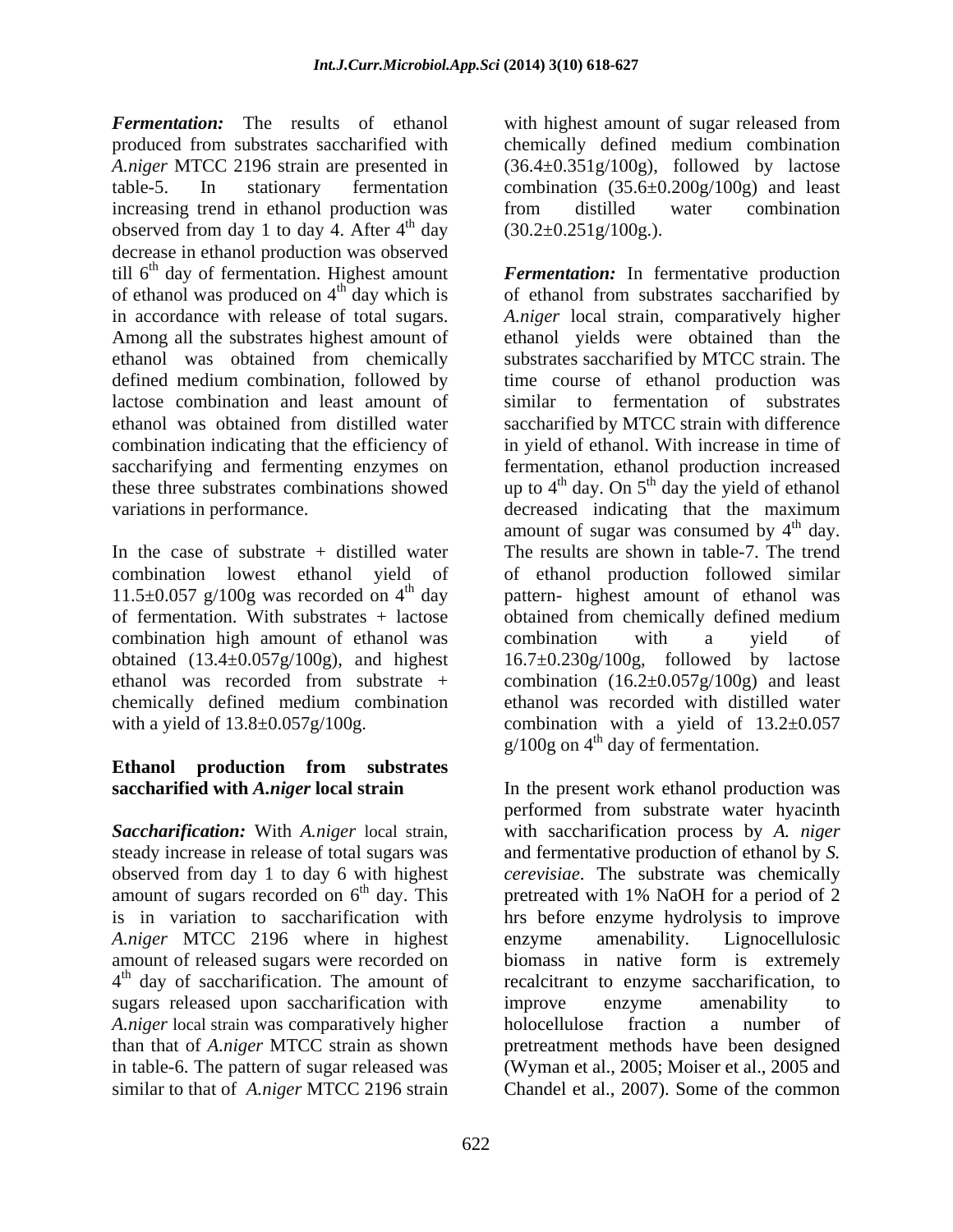pretreatment methods for lignocellulosics biomass are- physical methods (pyrolysis), continued upto  $6<sup>th</sup>$  day than substrates chemical methods (acid and alkali saccharified by *A. niger* MTCC strain which treatment) and enzymatic pretreatment gave comparatively less amount of sugars methods. The physical and chemical pretreatment methods (in particular acid treatment) have certain disadvantages like saccharification. These results are giving a higher temperatures are required, generation clue that cellulases of local strain are of toxic substances and giving low sugar yield. On the other hand alkali treatment is basically a delignification process, in which saccharification, ethanol production was a significant amount of hemicelluloses are also highest from substrates saccharified by solubilized. The mechanism of action is *A. niger* local strain than MTCC strain. believed to be the saponification of Water hyacinth was also used by Magdum et intermolecular ester bonds crosslinking al., (2012) for ethanol production by using xylan, hemicelluloses and other components *Pichia stipitis* NCIM 3497 where a yield of (Sun et al., 2002). Alkaline pretreatment of 19.2 g/l was recorded. In another report of lignocellulosics causes swelling and Mukopadhayay and Chatterjee (2010) crystallinity, increased internal surface area, ethanol was produced from water hyacinth disruption of lignin structure, and separation hydrolysate by enzymatic hydrolysis and of structural linkages between lignin and fermentation where the yield of 8.3g/l was carbohydrates (Ganguly et al., 2013). obtained. The results obtained in our study Keeping in view these advantages of alkali pretreatment in the present study substrate was pretreated with NaOH. Ethanol production is a widely studied

Chandel et al., (2007) clearly demonstrates methods of saccharification adds extra cost in the production process and to the final product. The overall results showed that cellulose

demonstrate that high amount of sugars were released from substrates saccharified by *A.*

*niger* local strain and saccharification <sup>th</sup> day than substrates and saccharification reached highest on 4<sup>th</sup> th day followed by decrease in efficient and performed better than cellulases of MTCC strain. Similar to *Pichia stipitis* NCIM 3497 where a yield of are better than these reports.

Enzymatic saccharification is the main step workers have studied various raw materials in biomass to ethanol conversion. In our and different methods for ethanol production study an attempt was made to use the fungal but, recently it has been observed that culture *A. niger* as a source of cellulase lignocellulosic materials are focused for fuel enzyme in saccharification step which ethanol production as they are not a part of hydrolyzes complex cellulosic substrates by human food chain, do not compete with food the release of extracellular cellulase enzyme crops and are abundantly available. Hence, and release simple sugars. The work of we have selected cheaply and abundantly that cost of cellulases and recovery of ethanol production. There is large scope for fermentable sugars after enzymatic using this waste biomass forethanol saccharification are the important factors production as this could reduce cost of which will decide the tangible cost of cleaning water bodies which are inhabited biomass to ethanol process. As all these by this deleterious water hyacinth and also process for biofuel production. Different available waste biomass water hyacinth for producing waste to energy.

The results obtained in saccharification ethanol yields are low in the flasks where utilization and cellulolytic activity and substrate alone is available.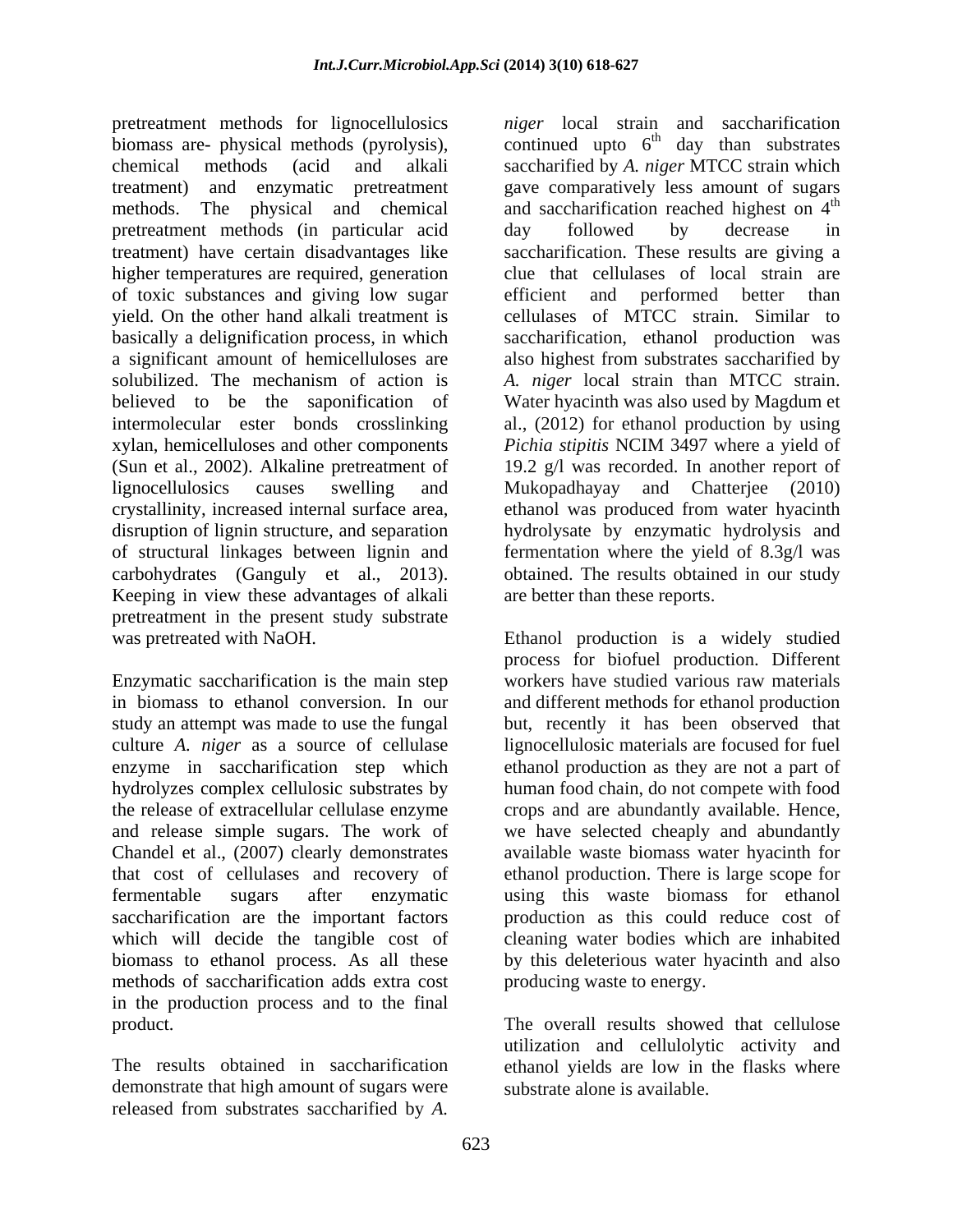| S.No | Component     | Percentage               |
|------|---------------|--------------------------|
| . .  | Lignin        |                          |
|      | Cellulose     |                          |
|      | Hemicellulose |                          |
|      | Ash           | $\overline{\phantom{0}}$ |
|      | Nitrogen      |                          |

**Table.1** Average Composition of Water Hyacinth

(Adapted from Gunnarsson and Petersen, 2007)

**Table.2** Set up of saccharification and fermentation

| S. No | <b>Substrate Variation</b>                      |
|-------|-------------------------------------------------|
|       | 5g substrate $+100$ ml distilled water          |
| ≁.    | 5g substrate $+100$ ml distilled water          |
|       | $+0.5\%$ Lactose                                |
| ◡     | 5g substrate $+$ 100ml chemically defined media |

**Table.3** Composition of chemically defined medium (%)

| <b>Component</b>                                 | Percentage (%) |
|--------------------------------------------------|----------------|
| L-Glutamic acid                                  | 0.03           |
|                                                  | 0.14           |
| $\mathrm{NH_{4}No_{3}}$ K $\mathrm{H_{2}PO_{4}}$ | $\Omega$       |
| CaCl <sub>2</sub>                                | 0.03           |
| $MgSO_4$<br>Proteose peptone                     | 0.03           |
|                                                  | 0.75           |
| FeSO <sub>4</sub>                                | 0.5<br>◡.      |
| MnSO <sub>4</sub>                                | 0.16           |
| ZnSO <sub>4</sub>                                | 0.14           |
| Tween 80                                         | $\angle 70$    |

**Table.4** Sugar released (g/100g) in saccharification by *A.niger* MTCC strain

| Saccharification          |                         | 1. niger MTCC 2196 |                                                     |
|---------------------------|-------------------------|--------------------|-----------------------------------------------------|
| in days                   | $\mathbf{D}/\mathbf{W}$ | <b>Lac</b>         | <b>CDM</b>                                          |
| <b>Day-1</b>              | $4.30 \pm 0.100$        |                    | $7.23 \pm 0.057$   8.5 0 ± 0.100                    |
| Day-2                     |                         | $15.3 \pm 0.152$   | $17.4 \pm 0.100$                                    |
| Day-3                     | $17.4 \pm 0.152$        |                    | $.152 \mid 22.4 \pm 0.152 \mid 24.3 \pm 0.100 \mid$ |
| Day- $\ddot{\phantom{a}}$ |                         |                    | 25.3 ±0.100   30.5 ±0.100   31.5 ± 0.100            |
| Day-5                     |                         |                    | 24.4 ± 0.100   29.8 ± 0.057   31.3 ± 0.208          |
| Day-6                     | 23.8 $\pm$ 0.057        | $29.4 \pm 0.100$   | $29.3 \pm 0.100$                                    |

Values are represented as Mean ± S.D.

D/W: Distilled water; Lac: Lactose; CDM: Chemically defined medium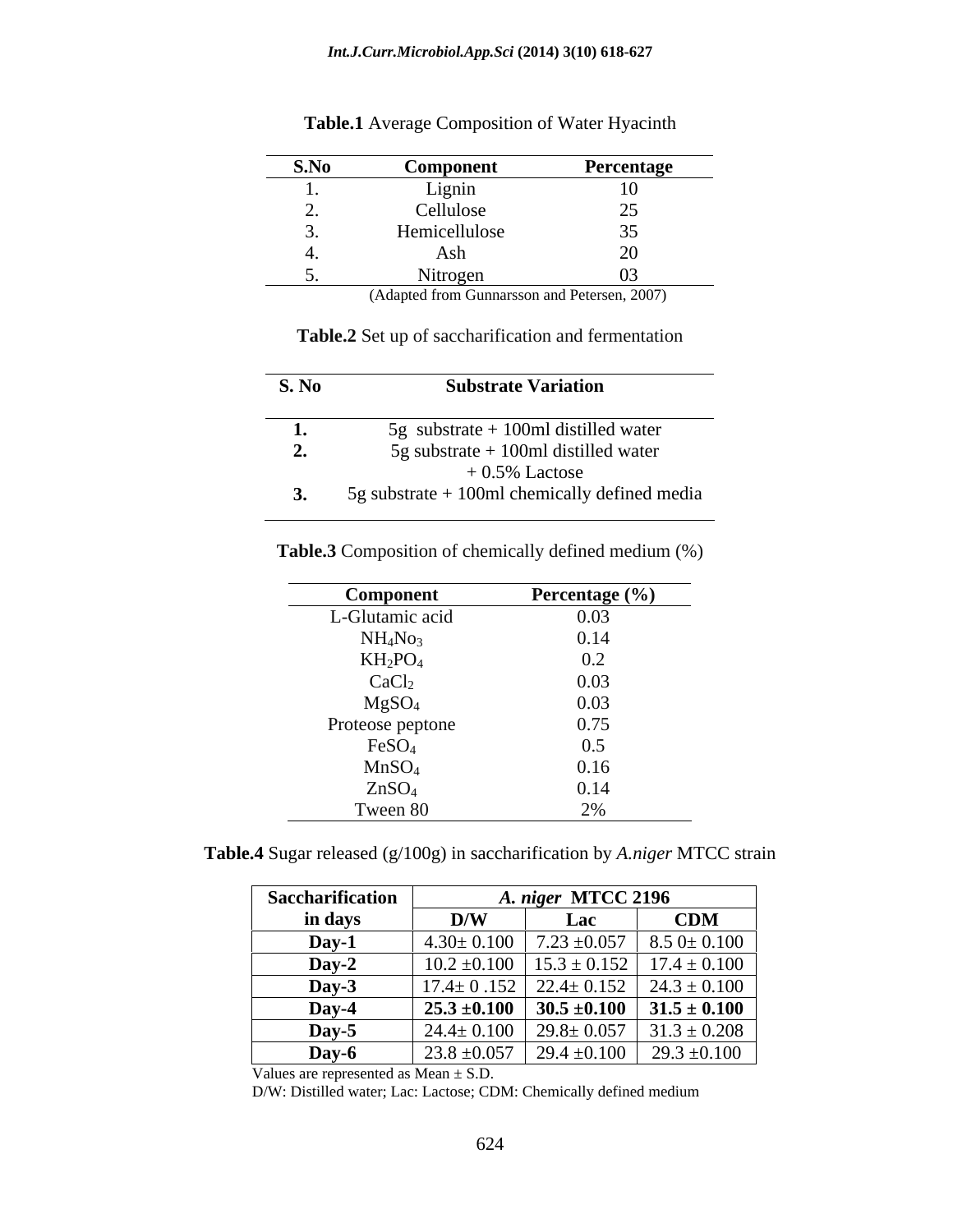| Fermentation |                                                                                                                 | <b>Substrate Variation</b>                       |            |
|--------------|-----------------------------------------------------------------------------------------------------------------|--------------------------------------------------|------------|
| in days      | $\mathbf{D}$ <b><i>NV</i></b>                                                                                   | Lac                                              | <b>CDM</b> |
| Day-1        | $3.70 \pm 0.100$   $7.53 \pm 0.057$   $4.8 \pm 0.173$                                                           |                                                  |            |
| $Day-2$      | $\begin{array}{ c c c c c c c c c } \hline 6.26 \pm 0.057 & 10.7 \pm 0.100 & 7.70 \pm 0.100 \hline \end{array}$ |                                                  |            |
| Day-3        | $8.76 \pm 0.057$   13.3± 0.208   11.1 ± 0.100                                                                   |                                                  |            |
| Day-4        | $11.5 \pm 0.057$                                                                                                | 13.4 ± 0.057   13.8 ± 0.057                      |            |
| Day-5        | $11.0 \pm 0.057$                                                                                                | $13.1 \pm 0.057$   $13.6 \pm 0.100$              |            |
| Dav-C        |                                                                                                                 | $11.0\pm0.100$   $7.53\pm0.057$   $13.5\pm0.057$ |            |

**Table.5** Ethanol produced (g/100g) by *S.cerevisiae* MTCC 170 from substrates saccharified by *A. niger* MTCC 2196

Values are represented as Mean  $\pm$  S.D.

D/W: Distilled water; Lac: Lactose; CDM: Chemically defined medium

| Saccharification |                  | A. niger Local strain             |                                                        |
|------------------|------------------|-----------------------------------|--------------------------------------------------------|
| in days          | D/W              | Lac                               | <b>CDM</b>                                             |
| Dav-1            |                  |                                   | $1.33 \pm 0.152$ $6.7 \pm 0.100$ $7.6 \pm 0.264$       |
| Day-2            |                  | $9.73 \pm 0.152$   13 $\pm 0.100$ | $14.5 \pm 0.305$                                       |
| Day-3            | $13.6 \pm 0.152$ |                                   | $18.6 \pm 0.152$   19.5 $\pm$ 0.251                    |
| Dav- $\angle$    |                  |                                   | $18.4 \pm 0.404$   23.6 $\pm$ 0.208   25.1 $\pm$ 0.152 |
| Dav-5            | $24.3 \pm 0.230$ |                                   | 28.7 $\pm 0.208$   30.3 $\pm$ 0.152                    |
| Day-6            | $30.2 \pm 0.251$ |                                   | $35.6 \pm 0.200$ $36.4 \pm 0.351$                      |

**Table.6** Sugar released (g/100g) in saccharification by *A.niger* local strain

Values are represented as  $Mean \pm S.D.$ 

D/W: Distilled water; Lac: Lactose; CDM: Chemically defined medium

| Table.7 Ethanol produced (g/100g) by S.cerevisiae MTCC 170 from substrates |
|----------------------------------------------------------------------------|
| saccharitied by A<br><i>A. niger</i> local strain                          |

| <b>Fermentation in</b> |                                            | <b>Substrate Variation</b> |                                                        |
|------------------------|--------------------------------------------|----------------------------|--------------------------------------------------------|
| days                   | D/W                                        | Lac                        | <b>CDM</b>                                             |
| Day-1                  | $4.26 \pm 0.057$                           | $5.20 \pm 0.100$           | $5.93 \pm 0.057$                                       |
| $Day-2$                | $7.23 \pm 0.057$ 8.10 ± 0.100 8.60 ± 0.100 |                            |                                                        |
| Day-3                  |                                            |                            | $10.2 \pm 0.100$   $12.1 \pm 0.152$   $12.7 \pm 0.100$ |
| $\bf\mathbf{D}$ ay-    | $13.2 \pm 0.057$                           | $16.2 \pm 0.057$           | $16.7 \pm 0.230$                                       |
| Day-5                  | $3.0 + 0.057$                              |                            | $16.2 \pm 0.251$   $16.5 \pm 0.288$                    |
| Dav-6                  |                                            |                            | $12.9 \pm 0.057$ 15.7 $\pm$ 0.100 16.5 $\pm$ 0.057     |

Values are represented as Mean  $\pm$  S.D.

D/W: Distilled water; Lac: Lactose; CDM: Chemically defined medium

chemically defined media are present along with the substrates showed increase

Whereas in flasks where lactose and was observed in the flasks where in cellulolytic activity and ethanol additions of chemically defined media or production. Maximum cellulose utilization lactose are enhancing the cellulolyticchemically defined media is present along with the substrate. The results indicate that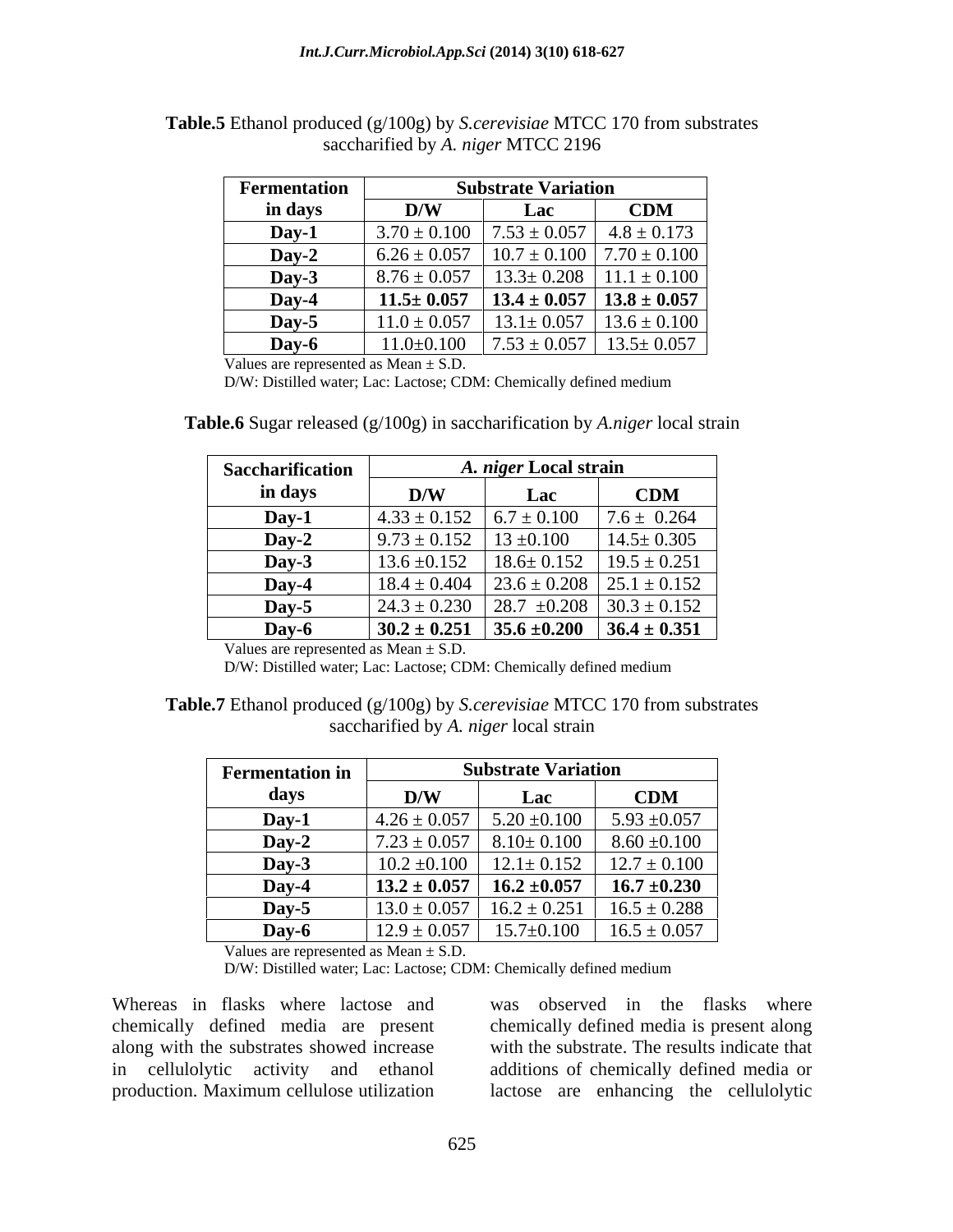activity, the amount of cellulose bydrolysate improves ethanol metabolized and the total ethanol yield. These combinations gave higher ethanol NCIM 3501. Biores. Technol. 98: yield than the substrate alone. 1847-1950.

- and Blackwell. 1996. Introductory Mycology 4th edition. Wiley.
- Ali, M.N., M.M. Khan and Mohiuddin, M. fermentation from renewable Reviews. 16:966-972. agrobased cellulosic wastes**.** Int Jr Phrm BioSci. Vol. 2 (2): 321-331. Scien<br>Anal Chem 31: 426-428 471. Anal. Chem. 31: 426-428.
- Bhattacharya, A. and Kumar, P. 2010. Kikuchi, T., Takagi M., Tokuhisa E.,<br>Water hyacinth as a potential biofuel Suzuki, T., Panjaitan, W and Yasuno
- Brooks, A.A. 2008. Ethanol production potential of local yeast strains
- Caputi, Jr. A., M. Ueda and Brown T. determination of ethanol in wine. American. J. Enol. Viticul. 19: 160-
- Cavallo, A.J. 2002. Predicting the peak in alcohol using *Pichia stipitis* NCIM<br>world oil production. Nat. Resour. 2497. International Journal of world oil production. Nat. Resour. 3497. International Journ<br>Res. 11: 187-195 Advanced Biotechnology
- Center, T.D., Dray Jr G.A., Jubindsky, G.P. and Drodowitz M.J. 1999. Biological control of water hyacinth insects be intregrated ? Environ man.
- Chandel, A.K., Kapoor, R.K., Singh, A.K. and Kuhad, R.C. 2007. Detoxification of sugarcane bagasse

hydrolysate improves ethanol production by Candida shehatae NCIM 3501. Biores. Technol. 98: 1847-1950.

- **References** Stevenson, R., Freese, J., Cornell, L., Alexopoulos, C. J., Charles, W., Mims M. pace of ecosystem development of Craft, C.P., Megonigal, S., Broome,. J, Zheng, S and Sacco, J. 2003. The pace of ecosystem development of constructed *Spartina alterniflora* marshes. Ecol App. 13:1417-1432.
	- 2011. Ethanol fuel production 2012. Studies on ethanol production through microbial extracellular from water hyacinth-A review". enzymatic hydrolysis and Renewable and Sustainable Energy Ganguly A., Chatterjee P. K. and Dey A. from water hyacinth-A review". Reviews*.* 16: 966-972.
		- Gopal, B. 1987. Water Hyacinth. Elsevier Science Publishers. Amsterdam. p. 471.
	- Water hyacinth as a potential biofuel<br>
	crop Electronic Journal of M. 1997. Water Hyacinth crop. Electronic Journal of M. 1997. Water Hyacinth Environmental, Agricultural and (*Eicchornia crassipes*) as an Food Chemistry. 9 (1): 112-122. indicator to show the absence of Kikuchi, T., Takagi M., Tokuhisa E., Suzuki, T., Panjaitan, W and Yasuno M. 1997. Water Hyacinth (*Eicchornia crassipes*) as an indicator to show the absence of *Anopheles suncaicus* larvae. Med. Entomol. Zool. 48(1):11-18.
	- isolated from ripe banana peels. Lin, Tanaka. 2006. Ethanol fermentation African Journal of Biotechnology. 7 from biomass resources: Current (20): 3749-3752. state and prospects. Appl. Microbiol. Lin, Tanaka. 2006. Ethanol fermentation from biomass resources: Current Biotechnol. 69: 627-642.
	- 1968.Spectrophotometric Magdum, S.S., Sandeep, M. M., and 165. hyacinth (*Eichhornia crassipes*) to Res. 11: 187-195. Advanced Biotechnology and Aiyaj, A.N. 2012. Biochemical conversion of acid-pretreated water alcohol using *Pichia stipitis* NCIM 3497. International Journal of Advanced Biotechnology and Research. 3 (2): 585-590.
	- under conditions of maintaince<br>management: can herbicides and from starch by recombinant yeast management: can herbicides and from starch by recombinant yeast<br>insects be intregrated ? Fusiron man through manipulation of 23:241-256. environmental factors. Enzyme and Mete, A.M., Ulgen, K.O., Kirdar, B., Ilsen, O.Z. and Oliver S.G. 2002. Improvement of ethanol production from starch by recombinant yeast through manipulation of Microbial Technology. 31(5): 640 647.